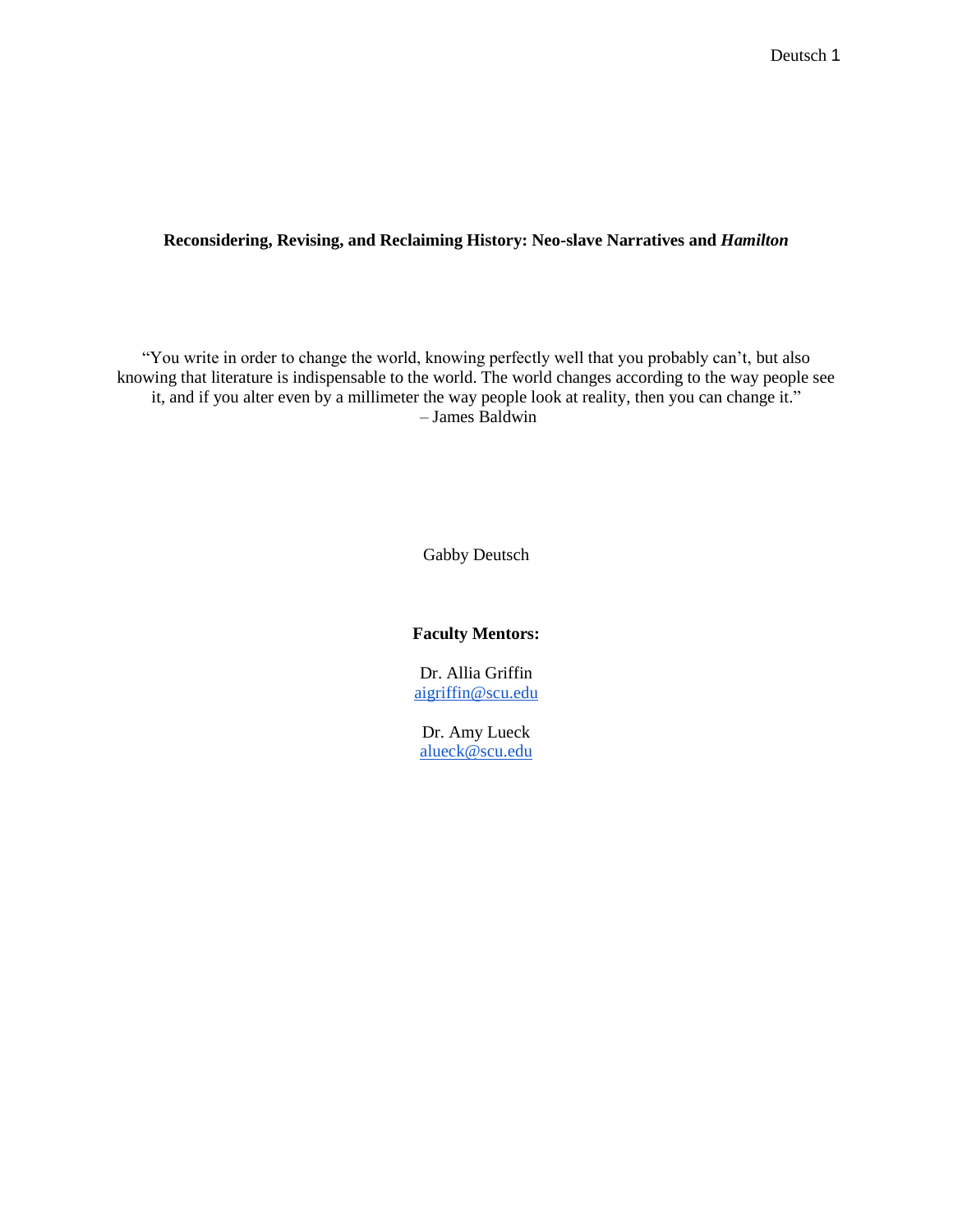# **Table of Contents**

| <b>Introduction</b> 3                            |
|--------------------------------------------------|
| <b>Research Problem</b> 4-5                      |
| <b>Process</b> $\ldots$ 5                        |
| <b>Purpose and Significance of Research  5-6</b> |
| <b>Research Questions</b> 6                      |
| What Do I Hope to Learn or Takeaway? $\dots$ 6-7 |
| <b>Outcomes</b> 7                                |
| <b>Personal Experience</b> 7-8                   |
| <b>Conclusion</b> 8                              |
| Work Timeline  8-9                               |
| <b>Budget</b> 9-10                               |
| Bibliography $\dots$ 11-12                       |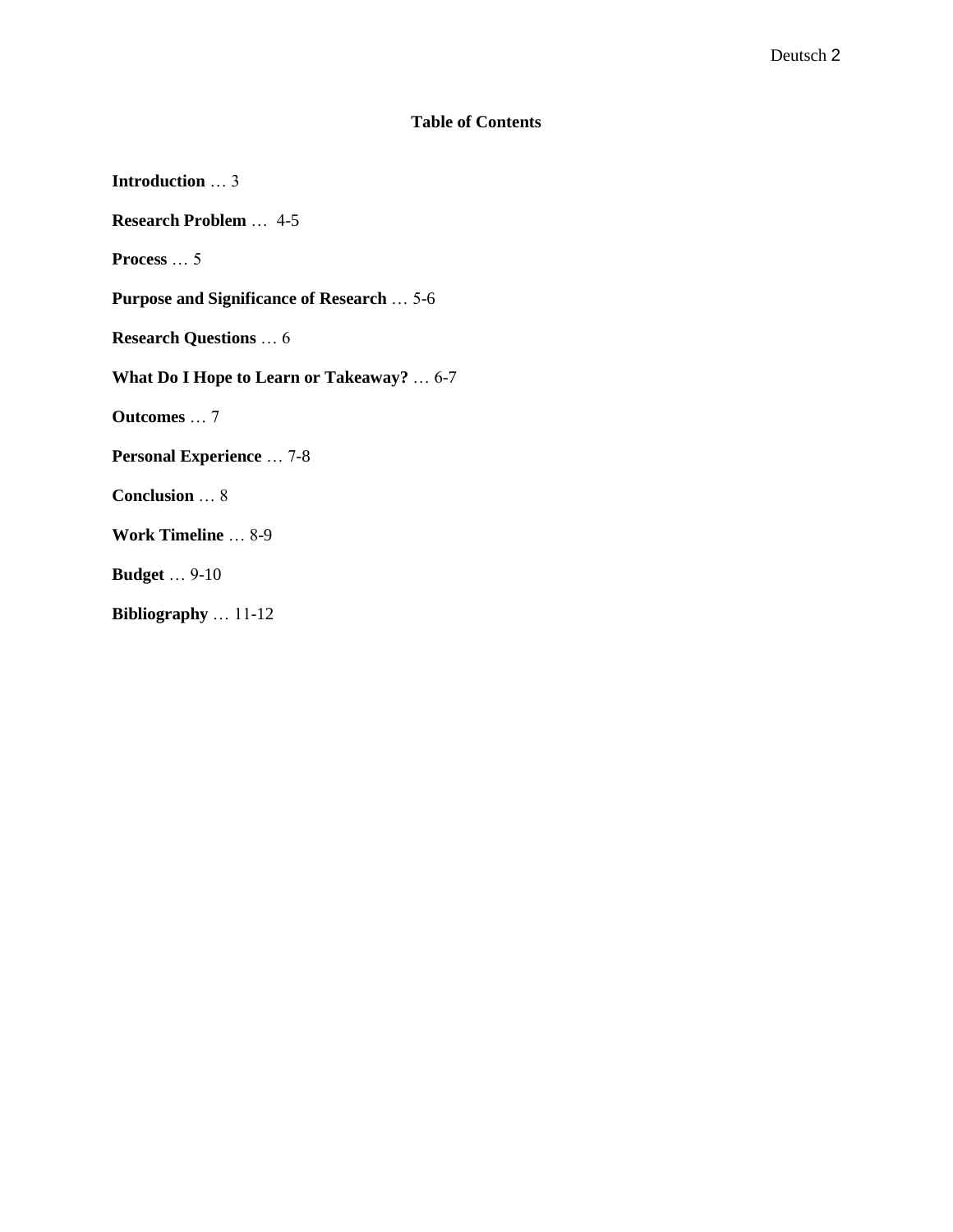#### **I. Introduction**

In the 21st century, fair, equal, and unpolarized representation in public memory is an idea that scholars, educators, and students alike are calling upon more and more as a necessity in order to grapple with society's largest struggles. And they are correct in making this demand - the who, what, and the way we remember history has legitimate and serious implications for the way in which the histories of different groups are remembered and how members of those groups are treated in their present context. Yet access to history, or I should say access to the dominant and mainstream histories that are widely taught in school curriculums and circulate within widely broadcast and and attended discourses, is severely limited to privileged groups. When oppressive or tainted histories are heard and repeatedly enforced, they can be internalized by privileged and oppressed groups. This, in turn, both shapes the way that groups are perceived and treated by themselves and by outsiders.

This tainting or slanting of history rings particularly true when we think back on the history of the United States - especially when we examine the institution of slavery and the Revolutionary Era. The histories that students are taught in school about slavery and of the Revolutionary Era are mitigated, subdued, and slanted versions of reality. This is exemplified by the way the "triangular trade" has been a phrase that often appears in textbooks as a way to talk around the brutal kidnapping and displacement of Africans. When students learn about the Revolutionary Era, they learn about our Founding Fathers as men who should be commended for the values they placed on liberty and freedom. Yet students, teachers, and the media often fail to recognize these men as slaveholders who harbored deep-seated prejudices towards minorities, women, and all people who fell outside of their privileged identity group.

When we fail to recognize the truths of our history, and the truths of men we are taught to admire, we collectively suffer. However, the suffering that comes as a result of these warped and tainted histories is not equally distributed across populations. This suffering falls largely on the backs of people of color. In particular, women of color.

### **My project is based on the conviction that if we can reconsider, revise, and reclaim histories that have been taught, strengthened, and perpetuated over time, we can** *begin* **to dismantle structures and systems that continue to marginalize minority groups in the 21st century.**

My Canterbury project will look at the ways that the literary genre of neo-slave narratives and the Broadway musical *Hamilton* challenge dominant narratives of history and cultural memory. The literary genre of neo-slave narratives emerged in the 1950's. From a contemporary vantage point, these narratives look at the interconnectedness of the past and present and attempted to reconcile the two. Unlike the authors of slave narratives who wrote around the time of the Civil War, the authors of these contemporary novels are uninhibited by the political and social restraints that limited the authors of slave narratives in the 18th and 19th centuries. In particular, many of these narratives are written from a woman's perspective – a voice that was widely silenced at the time slave narratives were written. *Hamilton* is a musical centered on the life of Alexander Hamilton. With a cast that is both racially and ethnically diverse, the play reimagines the Revolutionary Period and attempts to resituate people of color within that era.

My project will first examine how, and to what extent, these texts are successful in reshaping, reclaiming, and reconsidering history. Then, considering the inherent tie between the past and the present, with history having a tendency to repeat itself (sometimes disguised in different forms or variations), I will analyze the connection between the silencing of marginalized groups, the present day repercussions of that silencing, and the ways in which social movements attempt to alter public memory in order to reshape, reclaim, and reconsider history.

#### **II. Research Problem**

Throughout United States history, whose voice had been heard, publicized, accepted, respected above all? Generally, and with few exceptions, the answer to this question is relatively simple: a straight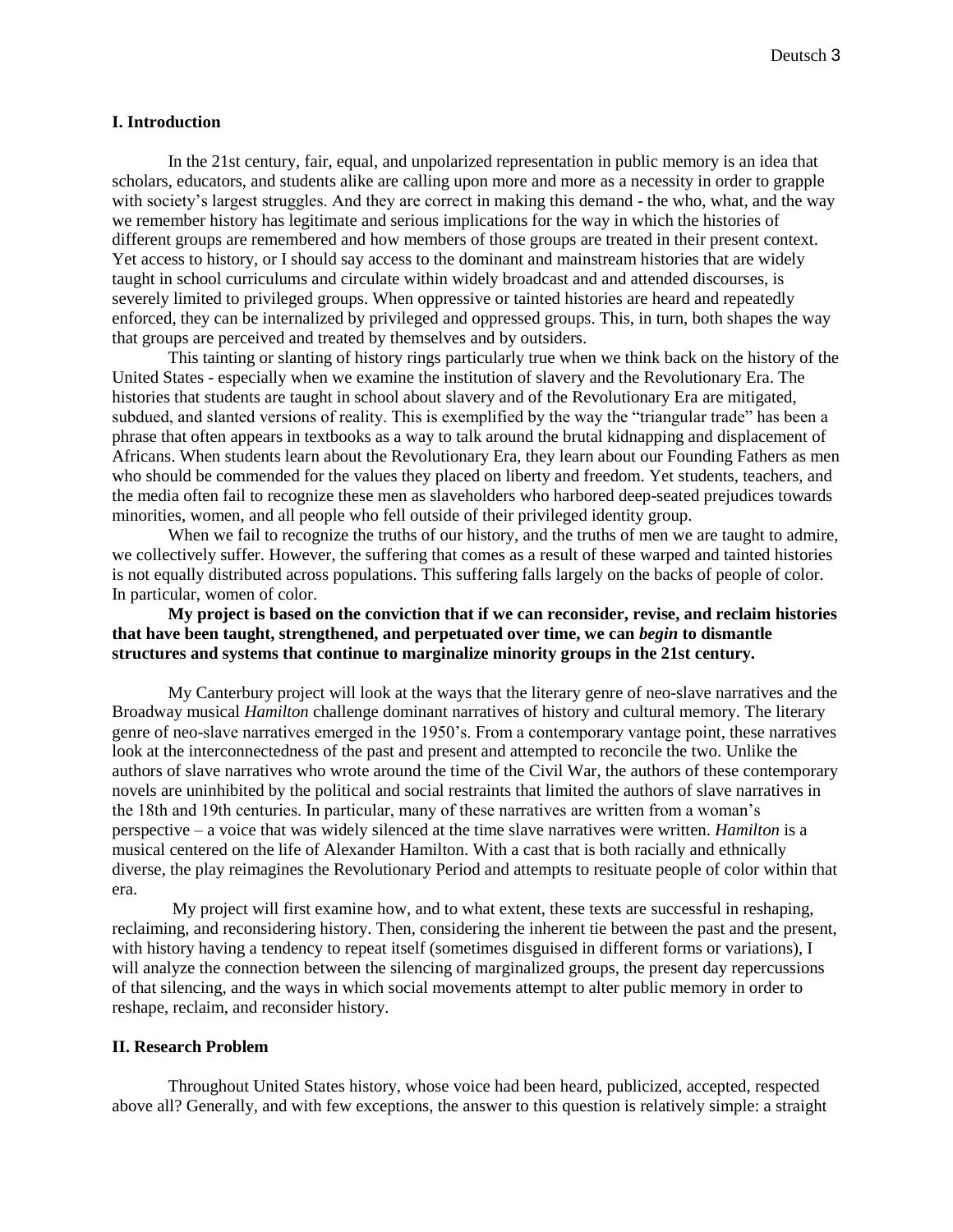white, upper-middle class, U.S.-born, and traditionally educated male. By extension, the experience of this prototypical male has constructed and shaped much our knowledge and understanding of U.S. history. But of course this experience is not representative of people outside this privileged and dominant group. In fact, considering the rapidly increasing diversity of the United States, these experiences are only representative of a small fraction of people - both long ago and today. Yet the presentation of history is shaped and created by those who have power over other more marginalized and oppressed groups.

Slave narratives tell of the experiences of displaced and enslaved Africans both in Great Britain's colonies and in the United States. Written predominately by males, these narratives expose the brutal reality of newly freed slaves' enslavements as well as their escapes to freedom. While these narratives, perhaps most popularly *A Narrative of the Life of Frederick Douglass: An American Slave* by Frederick Douglass, were instrumental in influencing the abolitionist movement, political and social constraints limited the authors' abilities to fully convey - without a filter- their experiences. To be clear, in order to be published, an abolitionist had to sponsor the narrative. Although abolitionists clearly were in favor of ending slavery, that did not necessarily mean they were in favor of equality. In other words, abolitionists often sought to end slavery while still maintaining white supremacy. By effect, in writing these narratives the authors portrayed themselves as assimilationist as opposed to revolutionary and addressed their (white, male, and educated) readers as moral and compassionate, and merely ignorant of the realities of slavery. These narratives have led to an incomplete understanding of slavery for more than 150 years. Moreover, these narratives overwhelmingly excluded the voices of women, which in turn portrayed female slaves as either compliant or non-agential. Or, even worse, women were written out of history entirely.

*Neo*-slave narratives, a genre that emerged in the 1950's, are fictional accounts of slavery that show the enduring legacy of slavery in the latter part of the 20th and 21st centuries. Without the restrictions placed on the authors of slave narratives, the authors of neo-slave narratives are able to more fully grapple with the system of slavery and the legacies of slavery today. In effect, neo-slave narratives, especially those written by women and centered on female protagonists, function to revise, reclaim, and resituate women within a history from which they have largely been excluded.

*Hamilton*, the wildly popular Broadway play, centers on the life of Alexander Hamilton, an immigrant from the British West Indies. The play is based on historian Ron Chernow's widely respected biography *Alexander Hamilton.* With the Pulitzer Prize for Drama, a Grammy, and 11 Tony Awards to its name, there is no doubt that audiences and critics alike are crazy about this play. Why is *Hamilton*, a play that examines the Revolutionary era through the eyes of one of the founding fathers, so popular? Unlike most Broadway plays (Broadway is unofficially nicknamed "Great White Way"), *Hamilton* includes a cast that is almost fully comprised of people of color. With people of color playing the founding fathers and nearly every leading role, the production challenges the predominately white and Eurocentric view of the Revolutionary Period. And through the incorporation of rap and hip-hop music, *Hamilton* allows for the inclusion of other-than-white cultures and influences. In this way, *Hamilton* attempts to re-examine history not only through exposing the narrow views of the founding fathers, but also by showing how the United States (and its history) has been deeply shaped by people of color--though their role has been recognized only rarely.

For my Canterbury project, I will look at the ways in which neo-slave narratives and *Hamilton* are able to reconsider, revise, and reclaim histories where crucial voices and influences are largely ignored, marginalized, or relegated to the margins of our discourse. Through in-depth readings of neoslave narratives, Ron Chernow's biography *Hamilton*, a viewing of the Broadway production, and substantial theoretical/background readings, I will evaluate the ways in which, and to what extent, these texts are able to reshape and shift understandings of the activity of black women during and after slavery, as well as the role that people of color played in the founding and building of the United States.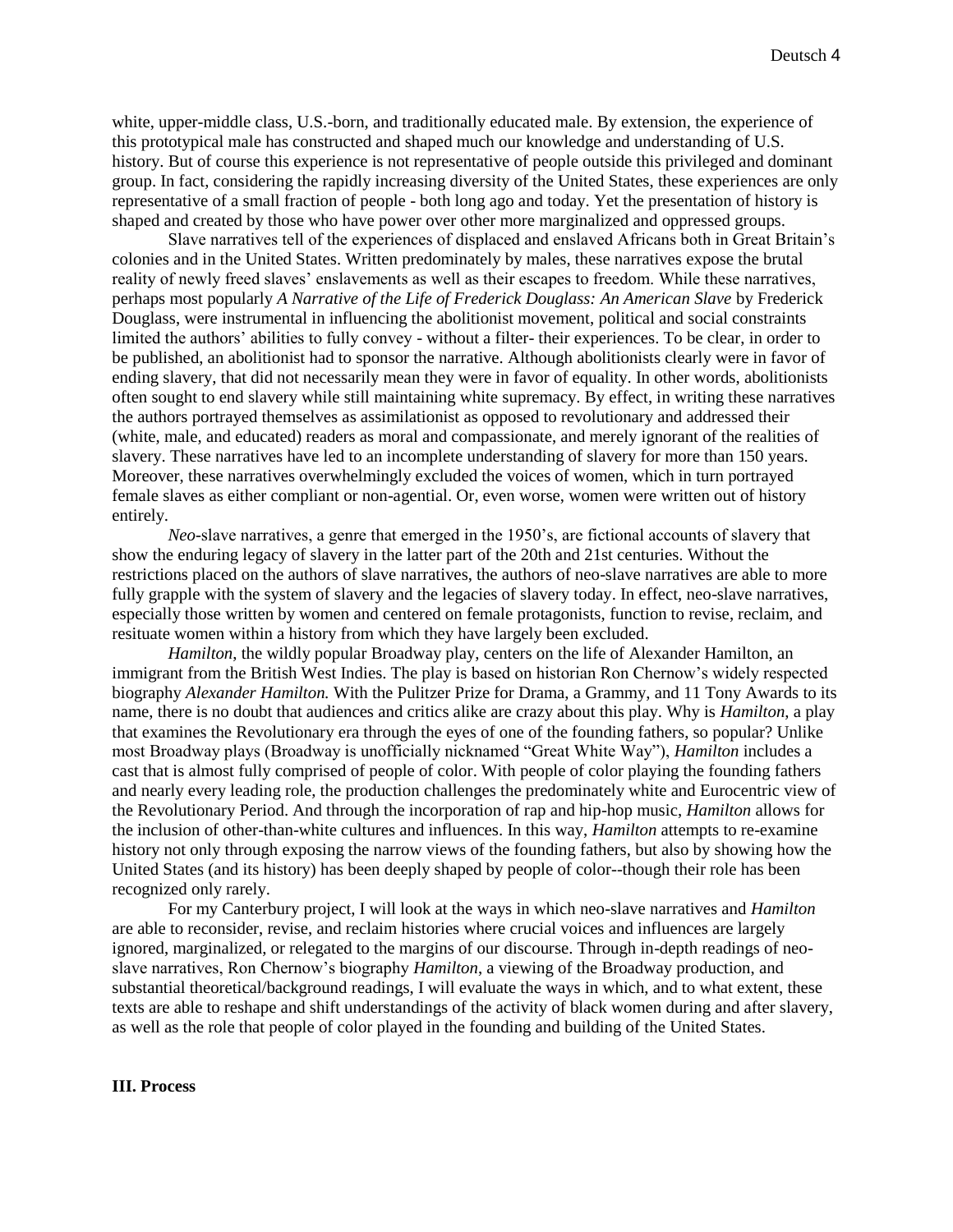In order to better understand the circulation of public memory in regards to the founding fathers (particularly Alexander Hamilton) and slavery, I will carefully analyze a variety of U.S. history textbooks to see the version of history that is being presented. These textbooks will help me apprehend what *is*  known, and thus will help me to see the ways in which the texts I have selected add to, alter, or dismantle the histories they present.

In terms of plays, although my focus will be on the ways in which *Hamilton*, due to its relevance, innovativeness, and critical acclaim, attempts to revise, reclaim, and reconsider history, I will read *The Colored Museum* by George Wolfe and *Insurrection: Holding History* by Robert O'Hara as well. Readings of these plays will be used as a way to compare *Hamilton* to notable African-American plays. Both *The Colored Museum* and *Insurrection: Holding History* are plays that challenge the linear model of time, confront stereotypes of African Americans, and make clear the connections between past and present.

The ways that neo-slave narratives and *Hamilton* may reshape our understanding of history are hugely important both to our understanding of the malleability of memory as well to our understanding of the power of art, literature, and theater. Yet both neo-slave narratives, as a genre, and *Hamilton* are relatively new texts that attempt to intervene on histories that over time have been told, strengthened, and perpetuated. Due to the continuity of time and the inability to draw distinct and marked separations between past and present, I will also analyze the effects of the perpetuation of dominant and hegemonic histories in recent years. I will explore the ways in which legacies of these silences have erupted in public spaces in the late 20th century and into the 21st century. I will analyze these legacies of history primarily in terms of pay gaps, (intersectional) sexism, and gendered/racialized lacks of social and economic capital and access.

Social movements have always played an important role in resisting and challenging oppression as well as giving a voice to those who historically have had their voices silenced or negated. Focusing on #SayHerName and #BlackLivesMatter, I will examine the ways in which present-day social movements function as a bridge between the past and the present in an attempt to repeal or account for historical silences. For example, can we understand the #SayHerName movement as rooted in the silencing of the role of female slaves in mainstream history -- particularly in the original slave narratives?

#### **IV. Purpose and Significance of Research**

The research I propose is significant because of the unique current social and political climate in the United States. Police brutality against African Americans and the hugely disproportionate number of African American men and women incarcerated in the U.S. prison system undoubtedly has deep-seated historical roots in slavery and the passage of the 13th Amendment. While African American women are the most educated group in the United States (more than, for example, white men, black men, and white women), they earn, on average, just 64 cents to the white man's dollar. More generally, minorities, especially those with African roots, are marginalized, oppressed, and, compared with their white counterparts, face a disturbing lack of access to social, political, and economic opportunity and mobility.

Part of what I believe to be the reason for the perpetuation of inequalities and inequities, as well as biases, prejudices, and discrimination against people of color, is the way in which history has been warped, twisted, and slanted by the white majority. Similar to the way in which the (problematic) literary canon is mostly comprised of works written by privileged white men, so too is the way in which we remember and teach history. The experiences and voices of majority groups are magnified, while the experiences and voices of minority groups are silenced, subdued, or negated. Without these voices, our rendering of history is glaringly incomplete. More importantly, however, through excluding these voices, these experiences, these traumas, and these influences, we cannot fully understand the present. And ultimately, because of the way the past, present, and future are intimately connected, a lack of understanding of the past leads to a problematic and divisive present and future.

While the disconnect between historical events and the way in which these events are portrayed in public memory is largely acknowledged within academia (especially by scholars within the fields of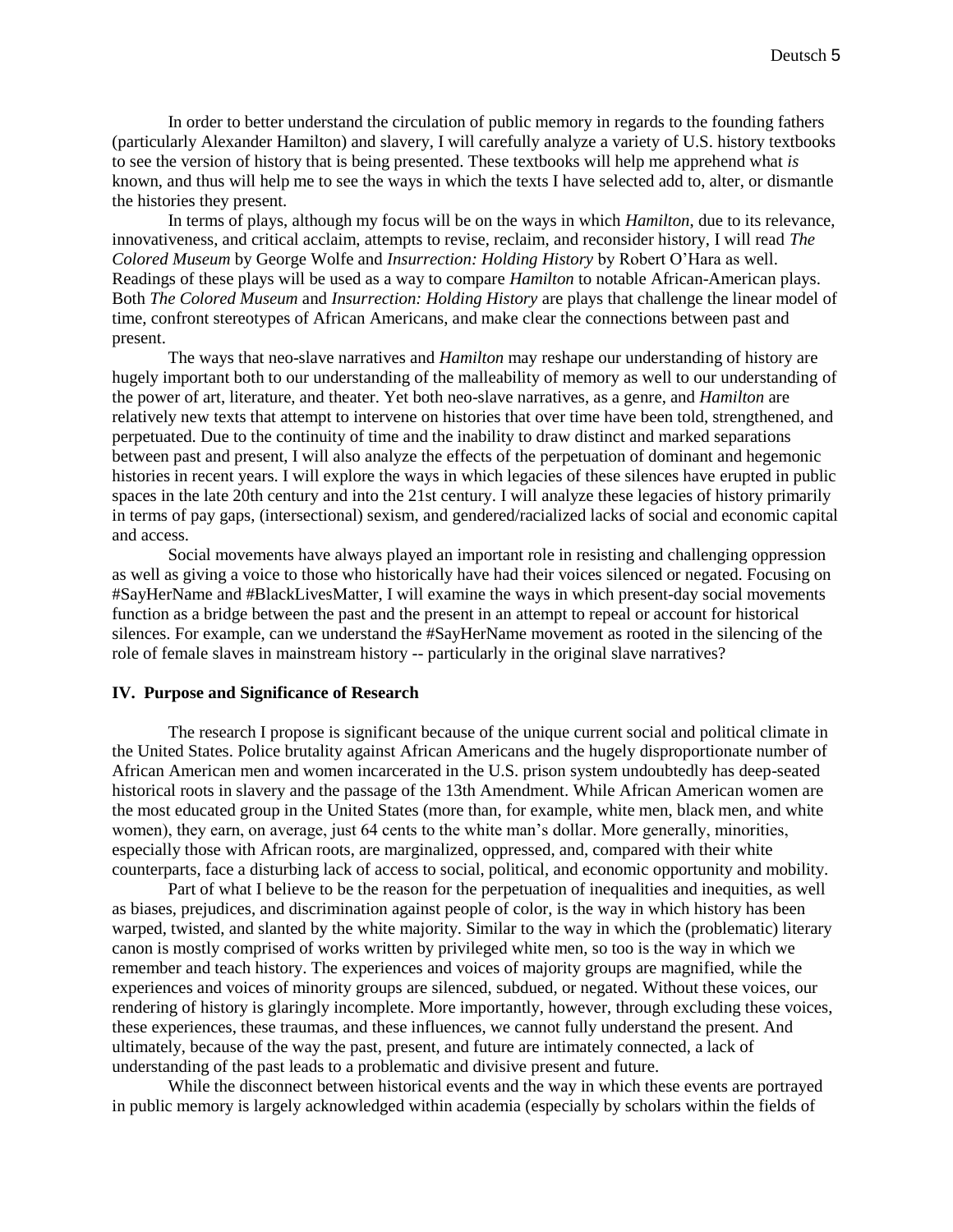History, English, and Ethnic Studies), less research has focused on ways in which fictional works attempt to intervene on the re-telling and perpetuation of these histories. Of course, fictional works, just as nonfictional works, carry both benefits and limitations - and my research will seek to evaluate them both. My research will further add to the existing conversation by examining the role that fictional texts play in revising history and to what extent the selected novels and plays are, so to speak, "setting the record straight."

I am well aware that this project is a large and complicated undertaking, and questions I will address have no clear or definitive answers. I realize this, and am excited by the prospect that, by the end of this project I likely will be left with more interesting questions than with simple answers. Learning *should* spur new questions. However, I believe that funding from the Canterbury program will allow me to peel back the layers of a conversation that is especially germane today, to both our nation and world.

# **V. Research Questions**

Through understanding the history that is presented in mainstream discourses, the history that is closer to the truth, and the way that the texts that I have chosen mediate the differences between these histories, I have formulated four key questions that will guide my thinking as I write my thesis.

- 1. In what ways, and to what extent, are neo-slave narratives and *Hamilton* able to reclaim, revise, reconsider, or resituate people who have historically been silenced in mainstream history?
- 2. What are the affordances or opportunities that arise if these texts are able to alter our understanding of the past? And, conversely, what limitations are there with efforts to revise history?
- 3. To what extent can we understand inequalities and injustices in the 21st century as the result of historical silences?
- 4. How do progressive and current social movements give voice to those who have historically witnesses their voices silenced, negated, or ignored? How do these movements attempt to shift understandings of history?

# **VI. What do I hope to learn and takeaway from this project?**

- Understand the "common knowledge" of United States history held by someone with a high school education.
- Articulate the ways that this common knowledge differs from historical truths and realities.
- Evaluate the extent to which my chosen texts intervene on dominant and mainstream discourses.
- Gain key skills in writing, researching, and refining a lengthy thesis.
- Work with and synthesize a variety of different types of texts (plays, novels, scholarly articles, textbooks).
- Develop my unique voice as a scholarly writer.
- Present my research, ideas, and interpretations to a scholarly audience.

The Canterbury program will offer me the opportunity to advance my scholarly writing and research skills, further sharpen my voice as a writer, and enable me to critically engage with complex and nuanced texts. All of these skills, as well as the ability to write a thoroughly researched and wellstructured academic paper, will be crucial to my success in graduate school and beyond. In other words, this fellowship will provide me an important and valuable head start on exactly the kind of work I will likely be pursuing in my graduate and post-graduate studies.

More importantly however, I have been lucky to have taken many classes about which I have found myself immensely passionate -- classes that fly by, end too soon, and leave me on the edge of my seat, craving more. While I have valued the opportunity to do lengthy and quarter-long research projects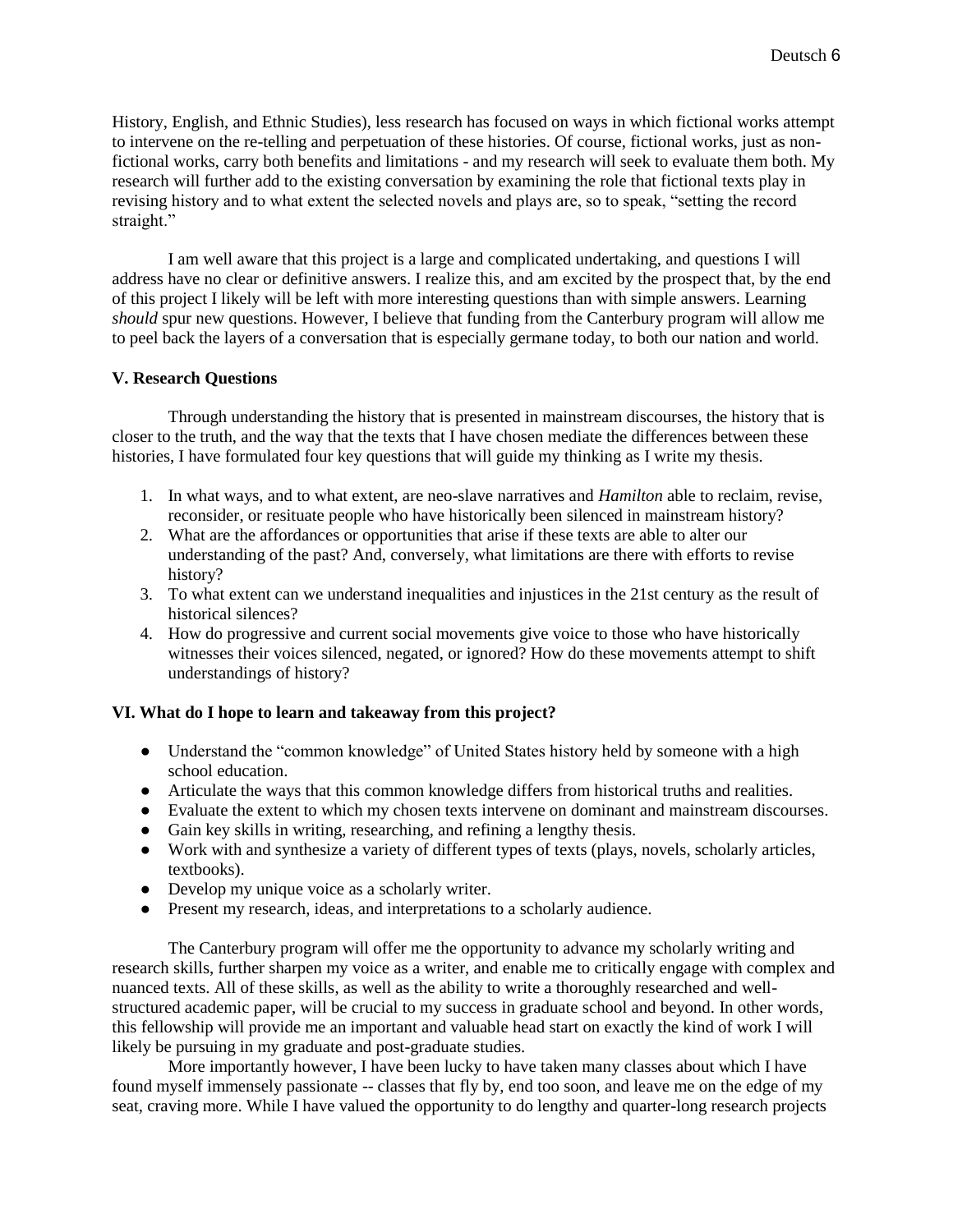in some of these classes, the brevity of the quarter system often constrains me from delving as deeply as I would like into complicated ideas and engaging with a variety of sources. Not only will the Canterbury program provide me with a unique undergraduate opportunity to fully explore texts and existing scholarship that has been published before synthesizing, analyzing, and drawing conclusions of my own, but it will also allow me to make interdisciplinary connections and critically considered evaluations.

#### **VII. Outcomes**

My Canterbury project will result in a written thesis. In addition, I talked with Dr. Lueck about potentially submitting a version of my thesis for publication in The Journal of Popular Culture. However, one of the focuses of my project is looking at the way that texts -other than scholarly writing- intervene on these histories. To that extent, in addition to a written thesis, I hope to be able to show the results of my research in visual form.

Although the details and nuances of my project may not necessarily be accessible to everyone, the crux of my project looks at the importance of knowing and telling a truer history -- and the dangers of tainted or warped history. I would love to partner with student groups that represent historically marginalized communities to create a video that focuses on retelling aspects of their own histories that are misunderstood or from which they have been excluded or written out. This video will ideally be part of a panel discussion that includes both student and faculty panelists. This event will aim to encourage students, as consumers and producers of information, to critically evaluate and understand the ways in which mainstream discourses and public memory systematically silence the plight, the legacies, the accomplishments, the influences, and the voices of the oppressed.

Additionally, as this project is a huge and exciting endeavor, I plan to create a blog (or some other online social platform) to post updates on my research. This blog may consist of interesting connections I am making, new questions that emerge, or updates on how I am proceeding in my research and writing. This blog will both allow me a space to work through ideas in a more colloquial, conversational, and interactive manner as well as to create an archive of my thoughts and ideas after my thesis research and writing is complete.

#### **VIII. Personal Experience**

As an English and Ethnic Studies double major I have the research experience, preparation, and base knowledge that will be required in a research project of this magnitude. I am comfortable balancing multiple sources at once and engaging them in conversation with one another.

In Dr. Griffin's Literature by Women of Color class, I read some of the texts that I am including in this project. In fact, it was this class that spurred my interest in examining neo-slave narratives as a way of reclaiming histories for women of color. Since that class, I have taken Introduction to African American Studies, Race and Ethnicity in the United States, and Malcolm and Martin -- all classes that have given me the tools not only to understand the discrepancy between public memory and historical truths, but also to demonstrate the ways in which these warped understandings of the past continually haunt and oppress people in the present day. In addition, I took American Theater from the Black Perspective, a class in which I read plays written by African American playwrights, complicated my understanding of what a black play is/should be, and looked at the affordances and limitations of this type of theater.

Similarly, in Dr. Burnham's Literary History and Interpretation class, I did my "genre wiki project" on the literary genre of slave narratives. In that class, I created a Wikipedia page for the slave narrative genre. From researching slave narratives, looking at their affordances and limitations, and understanding the scholarly debate that surrounds these narratives, I have gained knowledge about the genre and why/how it led to the emergence of neo-slave narratives.

#### **Conclusion**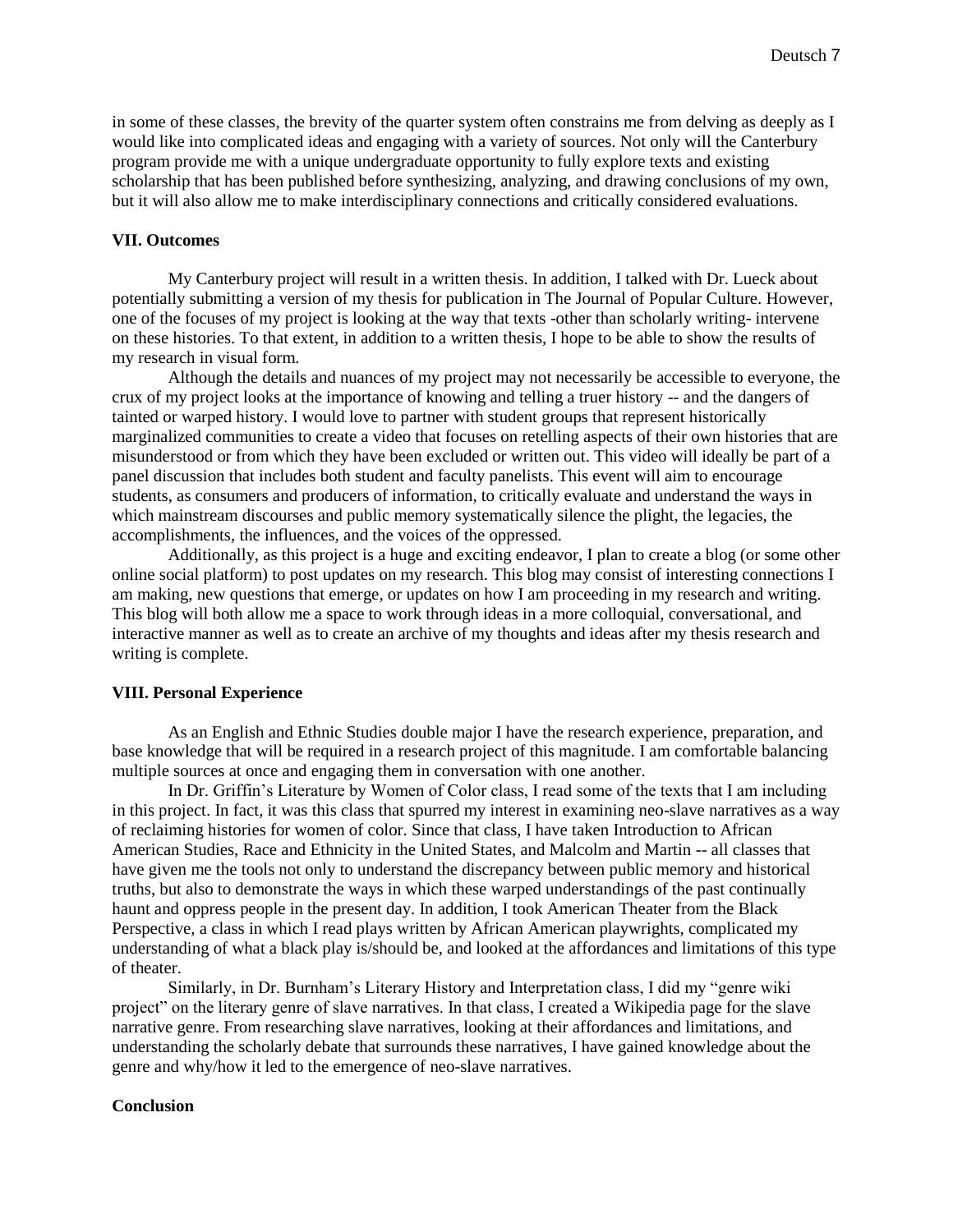Our understanding of historical events and systems has serious and direct implications for our understanding of the present. If we misunderstand or misrepresent the past, we fall victim to misunderstanding people and their experiences in the present. When we misunderstand or fail to see people in the present, we reinforce and replicate their marginalization and oppression indefinitely.

Reclaiming, revising, and rewriting histories that have largely been owned by the privileged is no easy task. Especially when these histories are taught, reinforced, and perpetuated in school curricula, throughout the media, and in mainstream discourse in general. But neo-slave narratives and the Broadway musical *Hamilton* are 20th and now 21st century attempts to challenge these dominant narratives of history. By extension, these texts function to give power, agency, and autonomy to populations who historically have been denied a voice in shaping their own history. Of course, as recent, as fictional, and as texts that are largely limited to privileged and educated demographics, these texts are inherently limited in the extent to which they can revise our collective understandings of history. Yet their existence and the intervention that they attempt to make should not be glazed over or minimized as insignificant.

Ultimately, I firmly believe that because of the intricate link between the past, present, and future, a complete, complex, and nuanced understanding of the past is necessary for creating a more fair, just, and equitable present and future.

# **Proposed Work Timeline**

Work timeline and texts utilized will likely be slightly altered depending on where research leads - because of this, my timeline is most detailed in the beginning stages of my project, when I am setting up the framework for subsequent analysis and interpretation.

### Spring 2017-

- Begin reading neo-slave narratives:
	- *Beloved* by Toni Morrison
	- *Dessa Rose* by Sherley Anne Williams
	- *Corregidora* by Gayl Jones
- Read *Hamilton* by Ron Chernow
	- Begin reading supplementary texts
		- *Hamilton: The Revolution* by Lin-Manuel Miranda
		- *Who Tells Your Story: History, Pop Culture*
		- *Hidden Meanings in the Musical Phenomenon Hamilton* by Valerie Estelle Frankel

# Summer 2017

- Read *The Colored Museum* and *Insurrection: Holding History*
- Attend a production of *Hamilton* and begin to consider the following questions:
	- How are the founding fathers portrayed in *Hamilton*? Is it a fair portrayal? Are these questions complicated by the intentionally diverse casting of the play?
	- While the cast is racially and ethnically diverse, there are no historic people of color in the play. In this way, does the play continue to write people of color out of the narrative of U.S. history? To what extent does the play resituate people of color?
	- How are music and dance uniquely used in *Hamilton*?
	- Generally, what are audiences' reactions to the play?
- Stay up-to-date on current events, particularly those that affect people with African roots
	- Where do we see the legacy of perpetuated silences erupting in public spaces?

# Month Specific: June

- Complete initial readings of neo-slave narratives
- Look for patterns within and between the neo-slave narratives and begin to answer questions: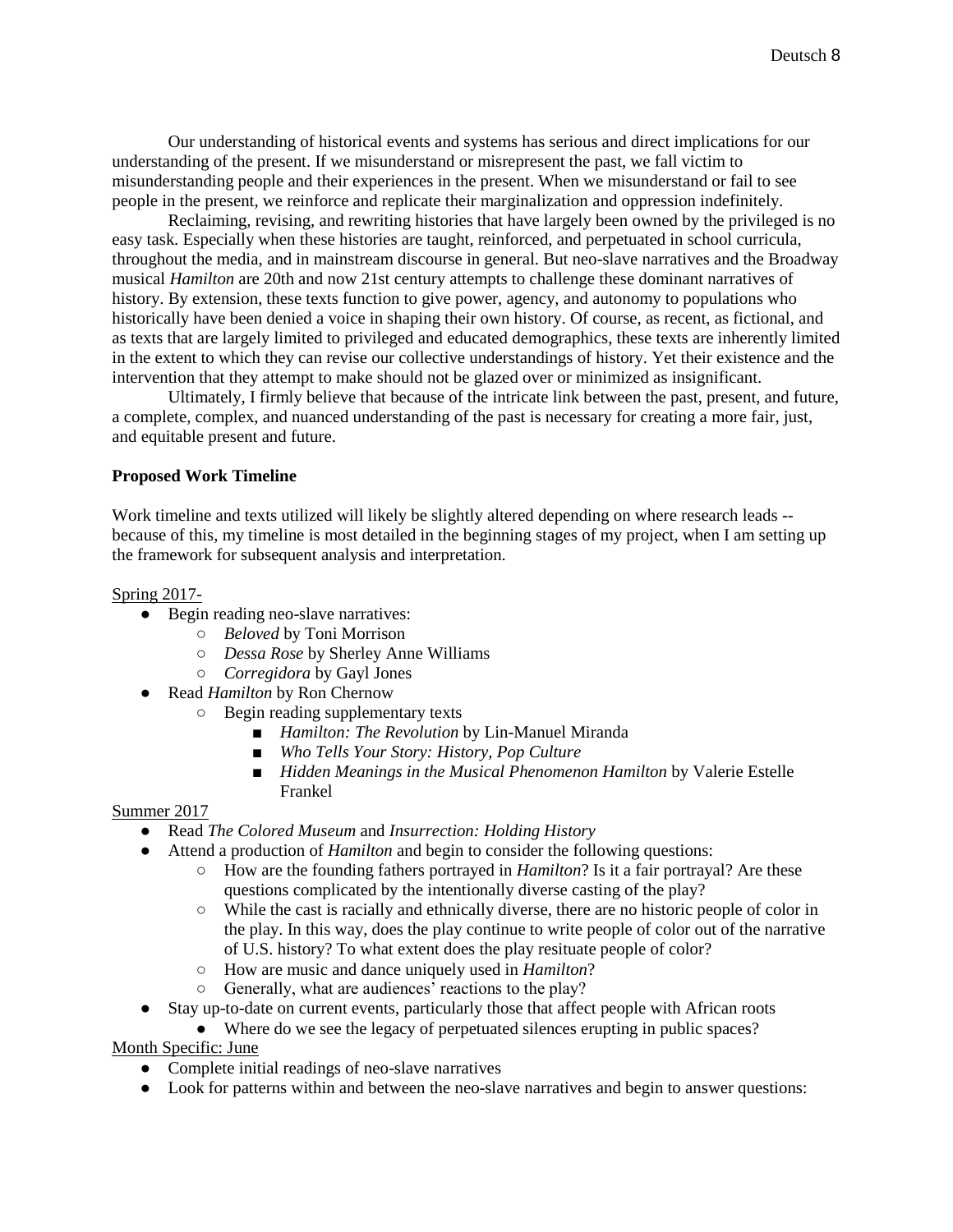- In what ways, and in what moments, does each text attempt to alter our understanding of the role of enslaved women? Where are the moments of agency, choice, and activity?
- $\circ$  How do these texts actively counter popular stereotypes of black women (i.e. Mammy and Jezebel)?

Month Specific: July

- Focus on *Hamilton* by Ron Chernow, re-read important chapters
	- How does the biography represent Hamilton in a way that differs from common understandings of Hamilton? How do U.S. history textbooks present this history?
	- What is gained through looking at the Revolutionary Period through the eyes of an immigrant? Conversely, what are the limitations in generalizing Hamilton's social positioning?

Month Specific: August

- Primary focus on reading scholarly articles both for *Hamilton* and neo-slave narratives in order to better understand purpose, reception, affordances, and limitations of texts
- Beginning stages of outlining and structuring of paper

# Fall 2017-

- Synthesize scholarly articles and primary texts
- Continue to draft, write, and revise in order to have an initial draft of thesis (or at least a substantial chunk) done by late November
- Reach out to scholars in the field, for example Wendy Warren who recently spoke at SCU (and is a SCU alum) about her book that focused on slavery in New England

# Winter 2018-

- Final stages of writing, revising, and editing, done by late March or early April
- Attend a conference to present work

### **Budget**

### Books: \$250

While some of the books required for this text I already own, and I will try to borrow many books from the library, there are some books which will allow my research and readings will be more in depth if I am able to own them, and make notes in them. I have attached a preliminary list of books I plan to buy - - prices sourced from Amazon.com. I left extra space in my budget as I will likely need more books depending on where my research takes me.

| <b>Beloved by Toni Morrison</b>                                                                                                            | \$8.70  |
|--------------------------------------------------------------------------------------------------------------------------------------------|---------|
| <i>Corregidora</i> by Gayl Jones                                                                                                           | \$13.80 |
| Dessa Rose by Sherley Anne Williams                                                                                                        | \$7.20  |
| <i>Hamilton</i> by Ron Chernow                                                                                                             | \$12.65 |
| <i>Hamilton: The Revolution by Lin-Manuel Miranda</i>                                                                                      | \$25.00 |
| Who Tells Your Story: History, Pop Culture, and<br>Hidden Meanings in the Musical Phenomenon<br><i>Hamilton</i> by Valerie Estelle Frankel | \$15.00 |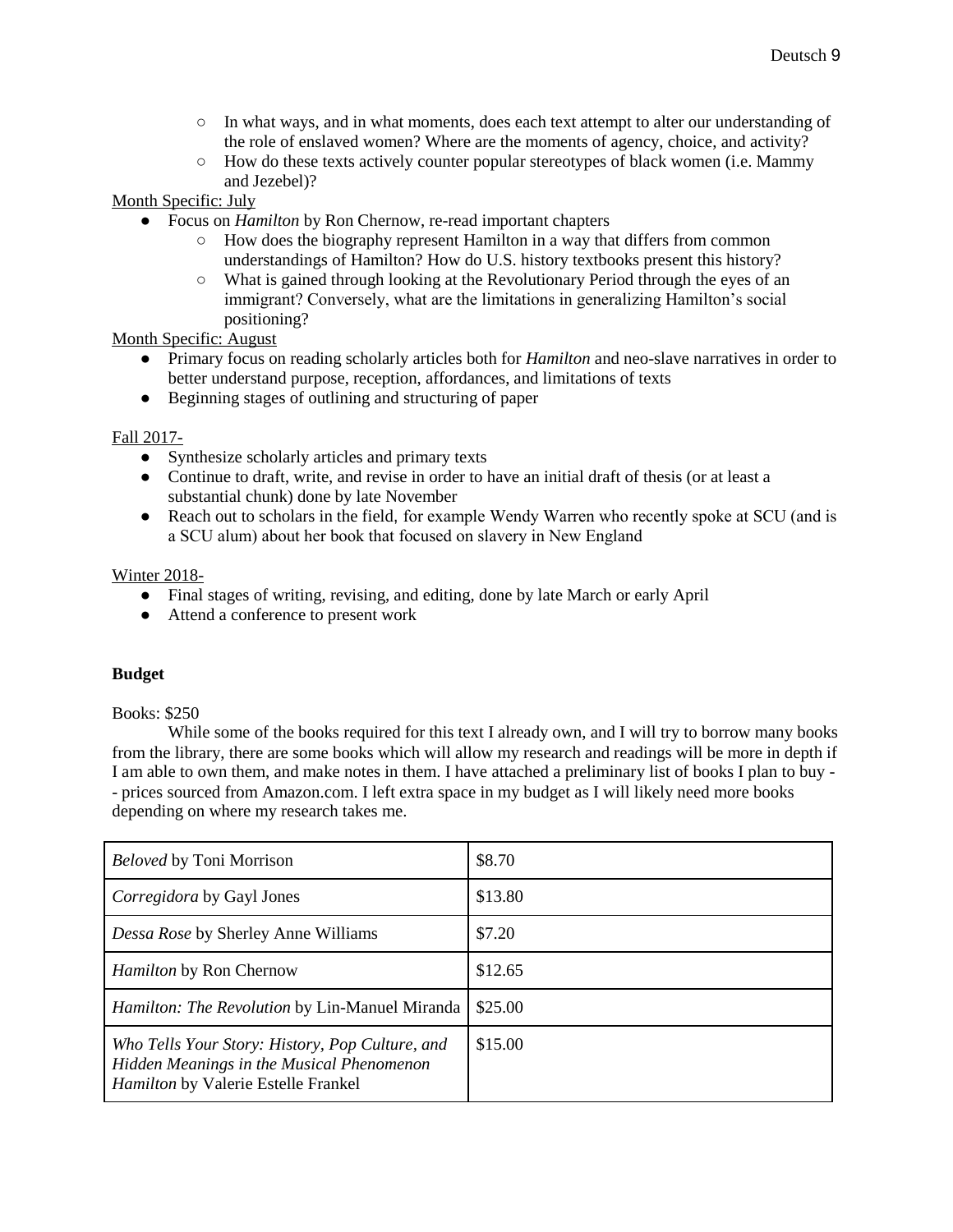| <b>Black Subjects by Arlene Keizer</b>                                                   | \$8.00   |
|------------------------------------------------------------------------------------------|----------|
| Neo-slave Narratives: Studies in the Social Logic<br>of a Literary Form by Ashraf Rushdy | \$63.00  |
| African American Performance and Theater<br><i>History</i> by Harry Elam                 | \$37.00  |
| <b>Total Cost</b>                                                                        | \$190.35 |

#### Printing and Miscellaneous Supplies: \$100

Note: The three budgetary items below are opportunities that I feel would greatly benefit my Canterbury project. However, I am aware of the budgetary constraints and acknowledge that everything cannot necessarily be funded. I have placed the three ideas below in order of what I feel is most crucial to the success of my project.

#### *Hamilton* in San Francisco - \$300-\$400

Since my proposal examines the role that *Hamilton* plays in revising, reclaiming, and reconsidering history, it will be important for me to see a production of the play itself. Unlike the other plays that I am considering, there is no published transcript of *Hamilton*. In fact, one of Hamilton's producers publically said that seeing the play live is the only way to truly understand the message of the story. One of the main reasons that I chose *Hamilton* in particular is because of its current relevance, critical acclaim, and musical style that differentiates it from other Broadway productions. Prices are sourced from StubHub.com

### Pop Culture Association and American Culture Association Conference: \$500

I plan to enter my work for presentation at the PCA/ACA national conference in Indianapolis, Indiana. The conference ranges from March 25th to April 1st, 2018. I can also submit my work for presentation at the Far West Pop Culture Association Regional Conference which is from February 24th through February 26th, 2018. This budget item covers airfare, accommodations, and minor travel expenses.

I may also submit my work for presentation at the Sigma Tau Delta convention from March 21st to March 24th in Cincinnati, Ohio. My goal is to have the opportunity to present and attend any one of the above three conferences. Attending and presenting these conferences would both give me the opportunity to present my work, listen to the work of others, and participate in workshops.

### National Museum of African American History and Culture - Washington, D.C. - \$500

Ideally, I would have the opportunity to visit the NMAAHC. This museum has been wildly popular and is the result of decades of conversation, opposition, and struggle. My purpose for visiting this museum would be to better understand African American history as a whole and see the way that this huge and diverse history and culture is presented to the masses. Similarly, depending on the perspective taken in the museum and the scenes/objects displayed, the museum could function as an exhibit of either exposing or mitigating historical truths.

Total: \$1,700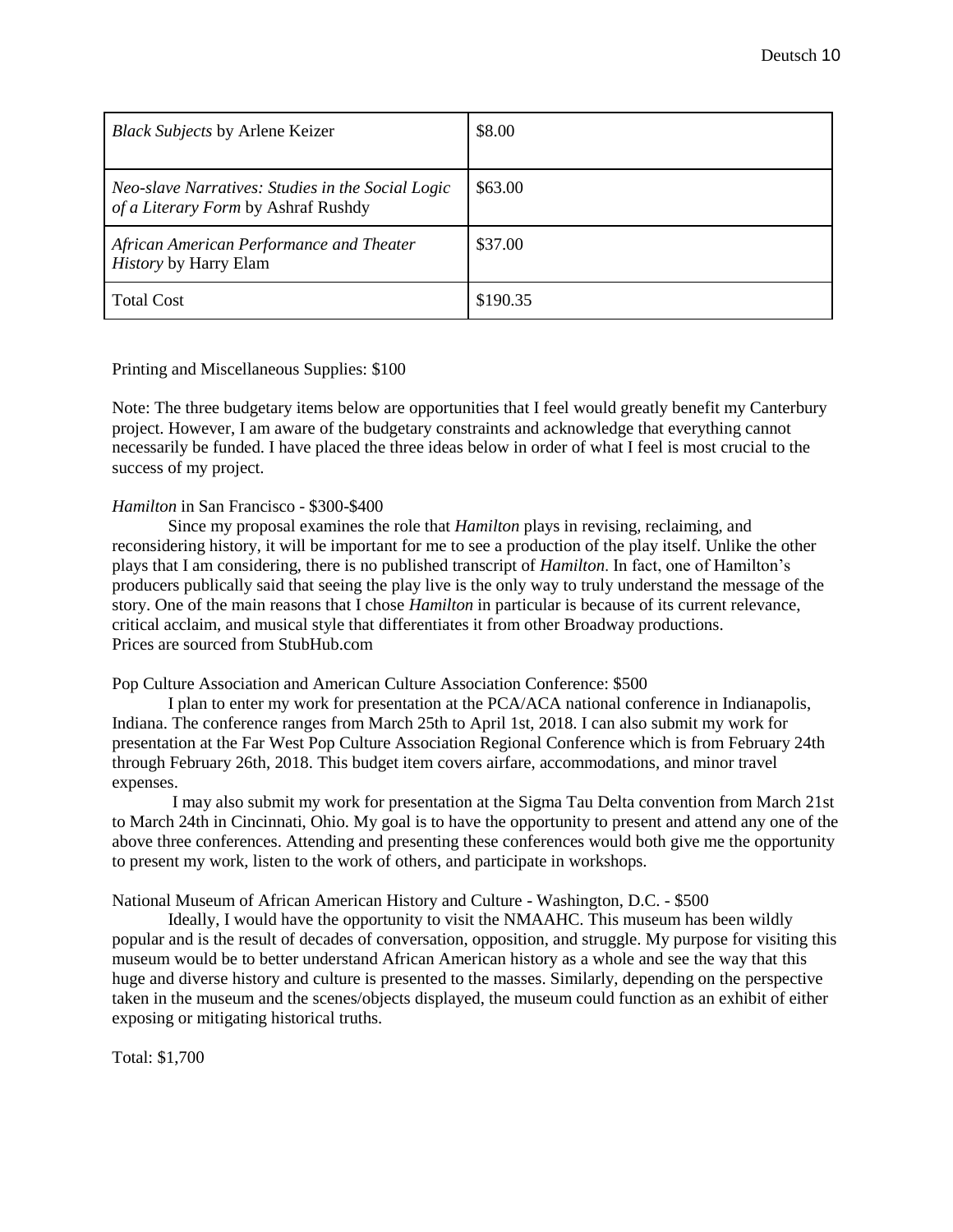#### **Preliminary Bibliography:**

- Slave Narratives. Comp. William L. Andrews and Henry Louis Gates. New York, NY: Literary Classics of the U.S., 2000. Print.
- Beaulieu, Elizabeth Ann. *Black women writers and the American neo-slave narrative: femininity unfettered*. Westport, Conn.: Greenwood Press, 1999. Print.

Bland, Sterling Lecater. "Bearing Witness: The Fugitive Slave Narrative and Its Traditions." African American Slave Narratives: An Anthology. Vol. 1. Westport, CT: Greenwood, 2001. 1-22. Print.

Blumenthal, Rachel A. "Canonicity, Genre, and the Politics of Editing: How We Read Frederick

Douglass." Callaloo: A Journal of African Diaspora Arts and Letters 36.1 (2013): 178-190. MLA International Bibliography. Web. 20 March. 2017.

Casmier-Paz, Lynn A. "Slave Narratives and the Rhetoric of Author Portraiture." New Literary History: Journal of Theory and Interpretation 34.1 (2003): 91-116. MLA International Bibliography. Web. 1 April. 2017.

- Cruz, Jon D. "Historicizing the American Cultural Turn: The Slave Narrative." European Journal of Cultural Studies 4.3 (2001): 305-23. MLA International Bibliography. Web. 20 March. 2017.
- Drake, Kimberly. Critical Insights The Slave Narrative. Amenia: Grey House, 2014. Print.
- Elam, Harry Justin. *The past as present in the drama of August Wilson*. Ann Arbor: U of Michigan Press, 2006. Print.
- Elam, Harry Justin., and Robert Alexander. *The fire this time: African-American plays for the 21st century*. New York: Theatre Communications Group, 2004. Print.
- Ernest, John. "The Floating Icon and the Fluid Text: Rereading the Narrative of Sojourner Truth."American Literature: A Journal of Literary History, Criticism, and Bibliography 78.3 (2006): 459-86. MLA International Bibliography. Web. 1 April. 2017.
- Heglar, Charles J. "The Slave Narrative Genre." Rethinking the Slave Narrative: Slave Marriage and the Narratives of Henry Bibb and William and Ellen Craft. Westport, CT: Greenwood, 2001. 7-31. Print.
- Jones, Gayl. *Corregidora* Boston: Beacon Press, 1979. Print
- Keizer, Arlene R. *Black subjects: identity formation in the contemporary narrative of slavery*. Ithaca: Cornell U Press, 2004. Print.
- Kopec, Andrew. "Collective Commerce and the Problem of Autobiography in Olaudah Equiano's

Narrative." Eighteenth Century: Theory and Interpretation 54.4 (2013): 461-478. MLA International Bibliography. Web.

Marable, Manning, and Leith Mullings. "Booker T. Washington and the Politics of Accommodation." Let

Nobody Turn Us Around: An African American Anthology. 2nd ed. Lanham: Rowman & Littlefield, 2009. 174-80. Print.

Miranda, Lin-Manuel, and Jeremy McCarter. *Hamilton: The Revolution*. New York, NY: Grand Central